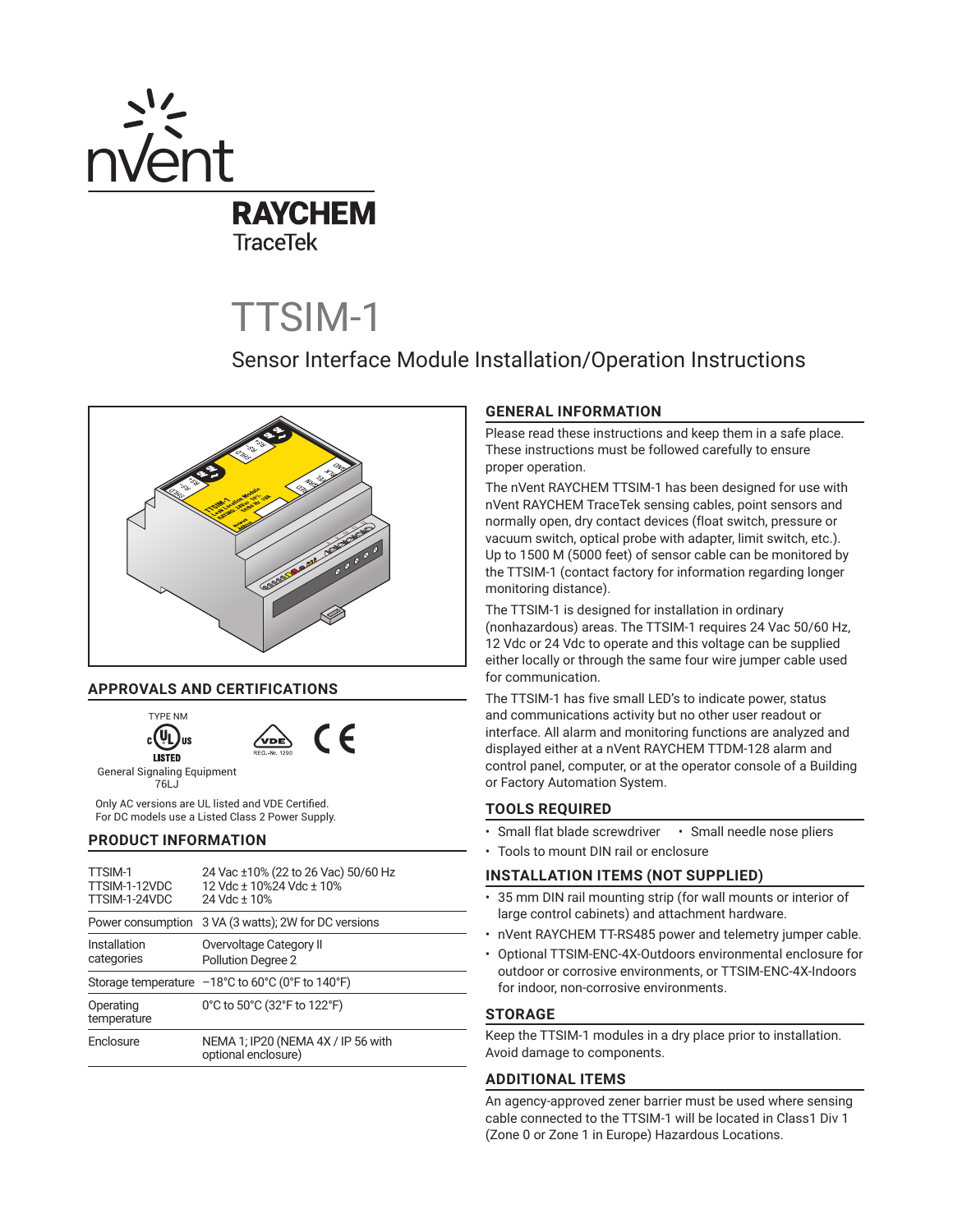# **INSTALLING THE TTSIM-1**

**Note:** To avoid damage to the TTSIM-1, store the unit in its packaging until ready to install.

#### **SELECTING THE MOUNTING POSITION**

Choose a location where the module will be protected from the elements, temperature extremes or vibration. The TTSIM-1 is designed to be snapped onto standard 35 mm DIN rail. Existing electrical or instrumentation cabinets with spare rail space make good mounting locations. It is also possible to install a small section of DIN rail directly on a wall or cabinet surface and mount the TTSIM-1 in any location as long as it does not create a tripping hazard or expose the TTSIM-1 to impact damage. The TTSIM-1 should be mounted within 1200 m (4000 feet) wire run from the controlling TTDM-128 or control system host. (Contact the factory for methods to increase the wire run distance beyond 1200 m).

#### **IMPORTANT**: **The TTSIM-1 is an electronic unit. Take the following precautions to avoid damage to electronic components:**

- Handle with care, avoid mechanical shock and impact.
- Keep dry.
- Avoid exposure to static electricity by touching a nearby piece of grounded equipment or water pipe prior to handling the TTSIM-1.
- Avoid contact with metal filings, grease, pipe dope and other contaminants.

# **MOUNTING THE TTSIM-1 MODULE (WITHOUT NEMA 4X ENCLOSURE – FIGURE 1)**

- Secure a sufficient length of DIN rail to the desired mounting surface, or locate an existing DIN rail with sufficient space to install the TTSIM-1.
- Remove the TTSIM-1 from it's packaging and snap onto the DIN rail with the release tab towards the bottom.
- **• Note:** When properly oriented, there will be two terminal strips on the top of the module and one on the bottom. See Figure 1.



**Figure 1. DIN Rail Mount**

# **MOUNTING THE TTSIM-1 MODULE IN THE OPTIONAL NEMA-4X ENCLOSURE – FIGURE 2**

- Plan conduit alignment and drill holes as necessary.
- A typical outdoor or harsh environment installation will require up to three holes in the nVent RAYCHEM TraceTek TTSIM-ENC: one for inbound power and telemetry, one for outbound power and telemetry and one for the sensor cable leader. See Figure 2.
- Secure the TTSIM-ENC to any convenient vertical surface using the four corner mounting holes and hardware suitable for the selected surface.
- Rough-in conduit as required and pull the cables for power and telemetry. Leave approximately 20 cm (8 in) for connections to the TTSIM-1 terminals. Pull in the sensor circuit leader cable.
- In order to provide maximum electrostatic discharge protection, and to be CE compliant, the DIN rail must be grounded.

**Note:** Rough-in and final connections do not have to be completed at the same time, however make sure to replace the cover and tighten the cover screws if the enclosure will be left in a partially installed condition overnight or longer.



**Figure 2. NEMA 4x Enclosure**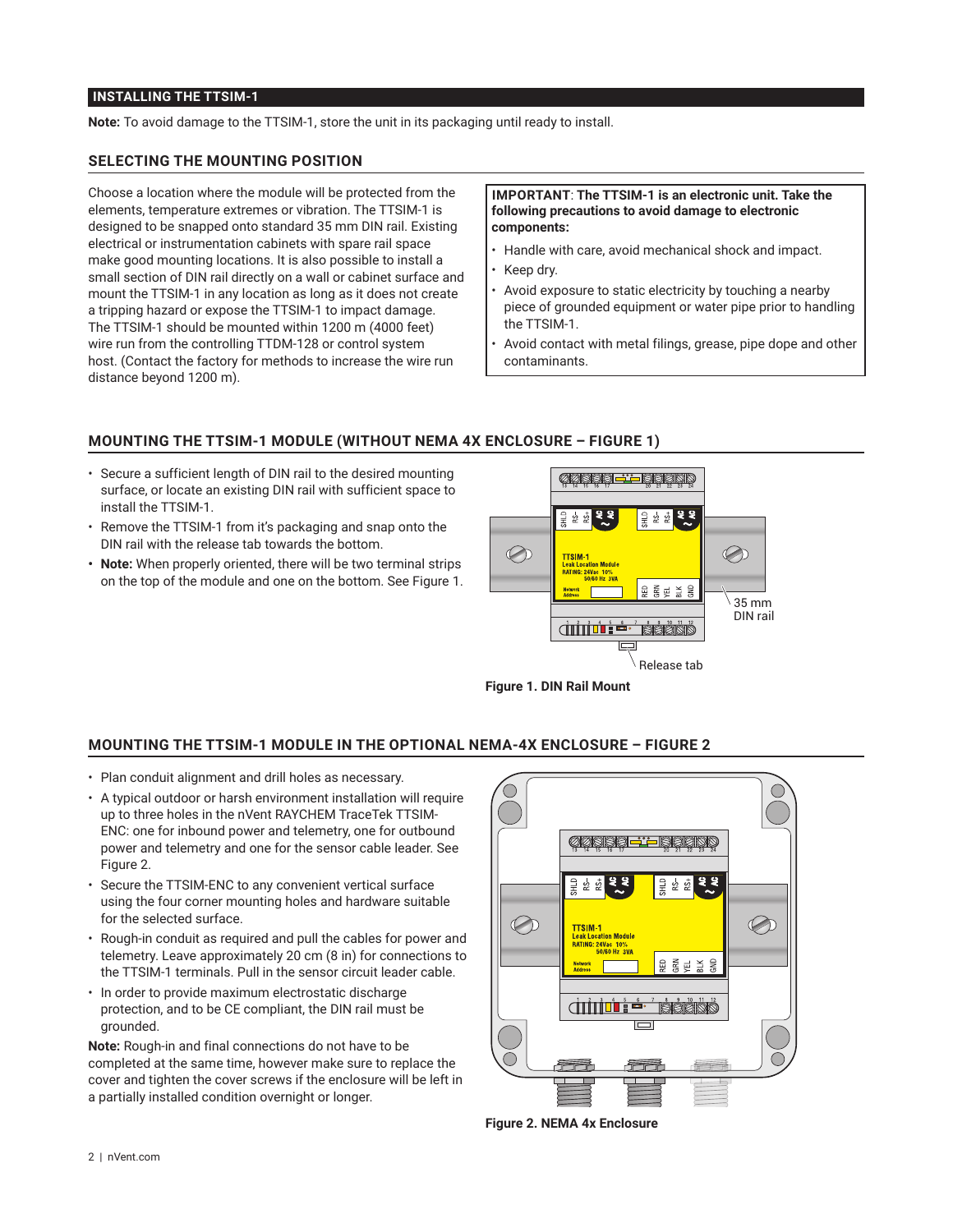# **POWER SUPPLY OPTIONS:**

The TTSIM-1 units require 24 Vac ±10% (22 to 26 Vac) 50/60 Hz or 12 Vdc ±10% or 24 Vdc ±10% depending on model selected. In most networks the operating voltage will be supplied from a step down transformer mounted near the TTDM-128 alarm panel or from a DC power supply or from a back-up DC power source provided by the building site. Figure 3 shows typical wiring adequate for any network that will be monitored by a TTDM-128. For very large networks or very long telemetry cable runs, there may be too much voltage drop in the power/telemetry cable to power the entire network from one location. In those situations, a second transformer or DC power source at the distant end of the system may be required. Be sure that each TTSIM-1 receives operating voltage from one and only one source.

**IMPORTANT:** Observe polarity for 12 Vdc or 24 Vdc power options.



**Figure 3. Power Supply to TTSIM units**

# **CONNECTIONS FOR POWER AND TELEMETRY**

TTSIM-1 communicates all alarm and status messages via RS-485 twisted pair shielded telemetry. Two of the four conductors in the power/telemetry cable are used for telemetry and the other two wires are used to supply the operating voltage.

For all TTSIM-1 modules except the last one, there will be an incoming cable (from the TTDM-128 or other host system) and an outgoing cable (to the next TTSIM-1).

- Use only TraceTek TT-RS485 telemetry cable (Belden 8722) or equal.
- Strip a sufficient amount of the jacket insulation and shielding to expose about 2.5 cm (1 in) of the four wires.
- Strip the primary wires to expose approximately 6 mm (1/4 in) of conductor and make the following connections: (see Figure 4)

| <b>Terminal</b>                                                                             | Color        | Item                                                                          |               |  |
|---------------------------------------------------------------------------------------------|--------------|-------------------------------------------------------------------------------|---------------|--|
| 13                                                                                          |              | <b>Shield Drain Wire</b>                                                      |               |  |
| 14                                                                                          | <b>Black</b> | $RS-485(-)$                                                                   | Shielded pair |  |
| 15                                                                                          | Red          | RS-485 (+)                                                                    |               |  |
| 16                                                                                          | Green        | 24 Vac (no polarity), 12 Vdc + or 24 Vdc +<br>(observe polarity of DC supply  |               |  |
| 17                                                                                          | White        | 24 Vac (no polarity), 12 Vdc - or 24 Vdc -<br>(observe polarity of DC supply) |               |  |
|                                                                                             |              |                                                                               |               |  |
| 20                                                                                          |              | <b>Shield Drain Wire</b>                                                      |               |  |
| 21                                                                                          | <b>Black</b> | RS-485 (-)                                                                    | Shielded pair |  |
| 22                                                                                          | Red          | $RS-485 (+)$                                                                  |               |  |
| 23                                                                                          | Green        | 24 Vac (no polarity), 12 Vdc + or 24 Vdc +<br>(observe polarity of DC supply) |               |  |
| White<br>24<br>24 Vac (no polarity), 12 Vdc – or 24 Vdc –<br>(observe polarity of DC supply |              |                                                                               |               |  |
|                                                                                             |              |                                                                               |               |  |



**Figure 4. Power and Telemetry Connections**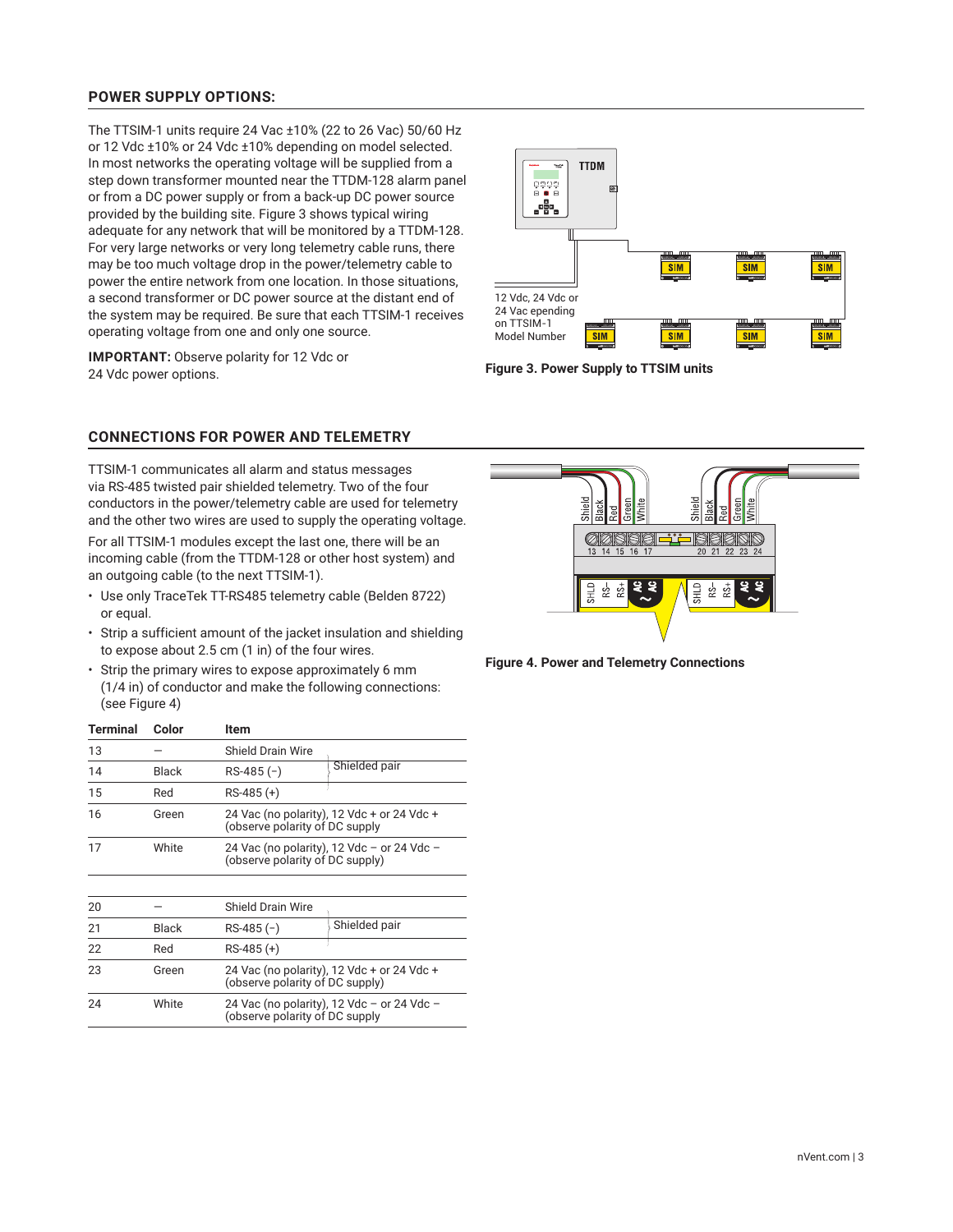# **PLACE THE END OF LINE JUMPER IN THE CORRECT POSITION:**

If the TTSIM-1 will be connected to a host for communication, it is necessary to set the End of Line Jumper in the correct position as follows:

- On the last TTSIM-1 in the circuit, place the jumper as shown in Figure 5a.
- On all other TTSIM's in the circuit, place the jumper as shown in Figure 5b.



**Figure 5a. End of Line Jumper for last TTSIM-1**



**Figure 5b. End of Line Jumper for all other TTSIM's**

# **LEADER CABLE CONNECTIONS FOR SENSOR**

The TTSIM-1 can be used with most of the TraceTek family of sensors including: nVent RAYCHEM TT1000, TT3000, TT5000 and TT5001 cables. Connect the TraceTek leader cable to the TTSIM-1 as shown in Figure 6.

| <b>Terminal</b> | Color | ltem                            |  |
|-----------------|-------|---------------------------------|--|
| 8               | Red   |                                 |  |
| 9               | Grn   | Red / Green Sensor Cable Loop   |  |
| 10              | Yel   |                                 |  |
| 11              | Blk   | Yellow /Black Sensor Cable Loop |  |
| 12              |       | For diagnostic use only         |  |



**Figure 6. Sensing Cable Connections**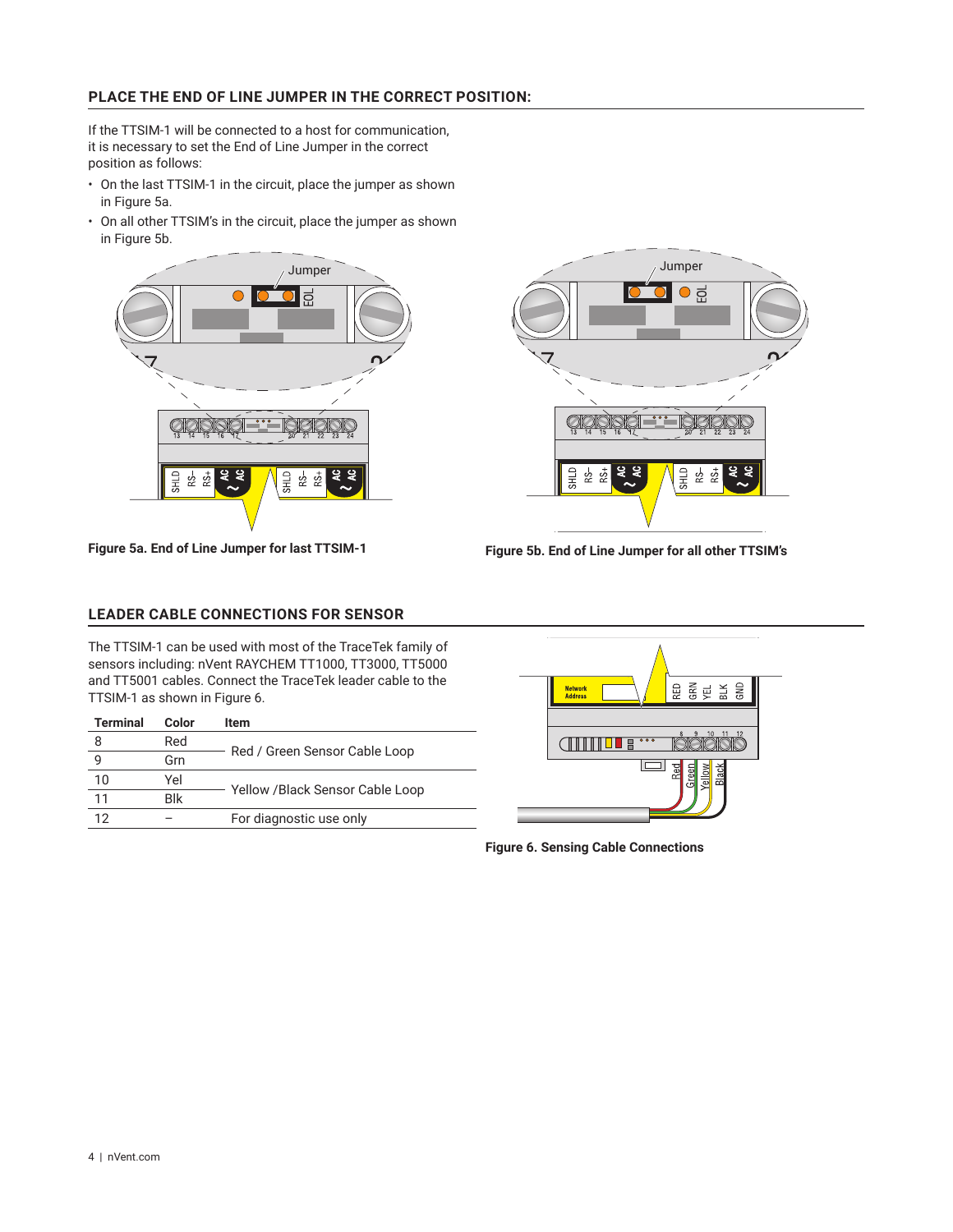# **OPERATING INSTRUCTIONS**

#### **NETWORK ADDRESS ASSIGNMENT**

Each TTSIM-1 in a TraceTek network must have a unique address in the range 001 to 127. The SIM board built into the TTDM-128 is factory assigned address 001. All external TTSIM-1 units are shipped from the factory with their network address pre-set to a value above the range of valid addresses, in order to prevent communications conflicts during system startup and configuration. Each TTSIM-1 must therefore be configured to its unique address before it can communicate with the TTDM-128 or other host.

To set the TTSIM-1 network addresses, repeat the following procedure for each TTSIM-1. Perform the complete procedure one module at a time:

- Place the TTSIM-1 configuration jumper in the CFG position, as shown in Figure 7a.
- Using the TTDM-128 or host system, assign the new TTSIM-1 address (refer to the TTDM-128 User Manual, H56853).
- Place the configuration jumper in the normal operating position, as shown in Figure 7b, or remove it completely (the jumper is not required in normal operation).
- Write the address in the space provided on the TTSIM-1 cover.



**Figure 7a. Configuration Jumper in Configuration Position**



**Figure 7b. Configuration Jumper Set for Normal Operation**

#### **TTSIM-1 RESET**

In the event that the TTSIM-1 appears to be hung-up and unresponsive to the network it is possible to force a RESET. To force a RESET of the TTSIM-1 processor, use a small flat blade screwdriver to momentarily short the pads shown in Figure 8.